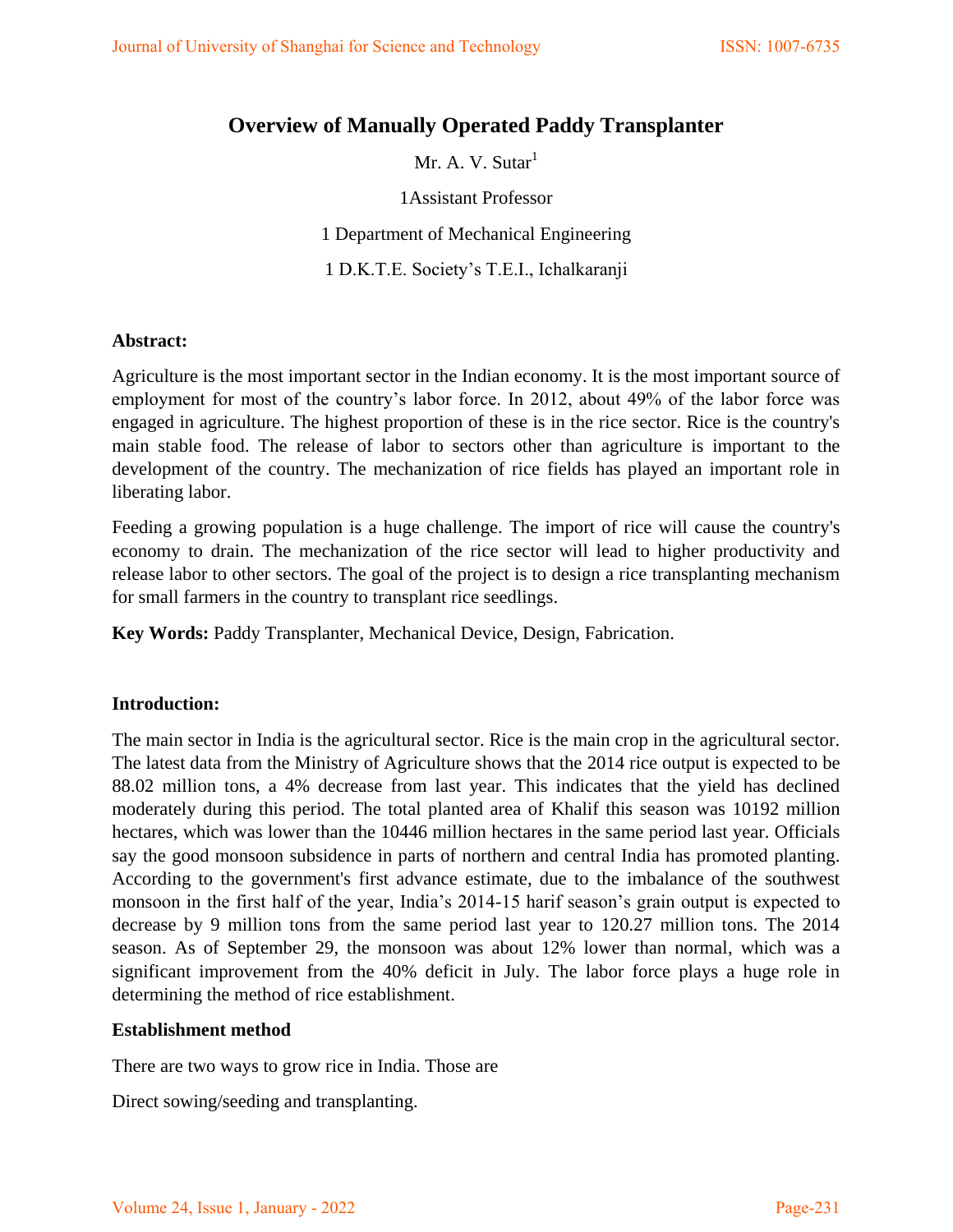## 1 Live broadcast/seeding

There are two types

- 1. Wet sowing
- 2. Dry broadcast

## **1. Wet sowing**

Sow the pre-germinated seeds on a level field with puddles without standing water. The base fertilizer should be mixed while stirring. The seedlings should be irrigated when they are about 5 cm high. The stand established by this method varies with the quality of the site preparation, weed competition, water management and rainfall in the early stage after sowing.

## **2. Dry broadcast**

Ungerminated dry seeds are sown into dry soil in rows or randomly. The seed rate usually varies with the severity of the environment and the type of physical damage to the seeds. The sowing rate varies from 150Kg/ha to 300Kg/ha, depending on the degree of weed infestation in dry rice. There are two methods for live broadcast/seeding, manual or mechanical, and can also be subdivided into two categories:

#### **a) Row seeding**

This method follows the uniform spacing between plants. This will require uniform spacing in the planting guidelines. If a mechanical planter is used, ungerminated seeds must be used.

#### **b) Random seeding**

In this method, seeding is done without a certain distance. It is also called broadcast. This is a highly practiced method in India.

Advantages of live broadcast

- Need less labor
- Direct seeding plants mature 7 to 10 days earlier than transplanted rice
- Build a factory
- No impact on plant transplantation
- Method suitable for short-term varieties

#### Disadvantages of live streaming

• Need more seeds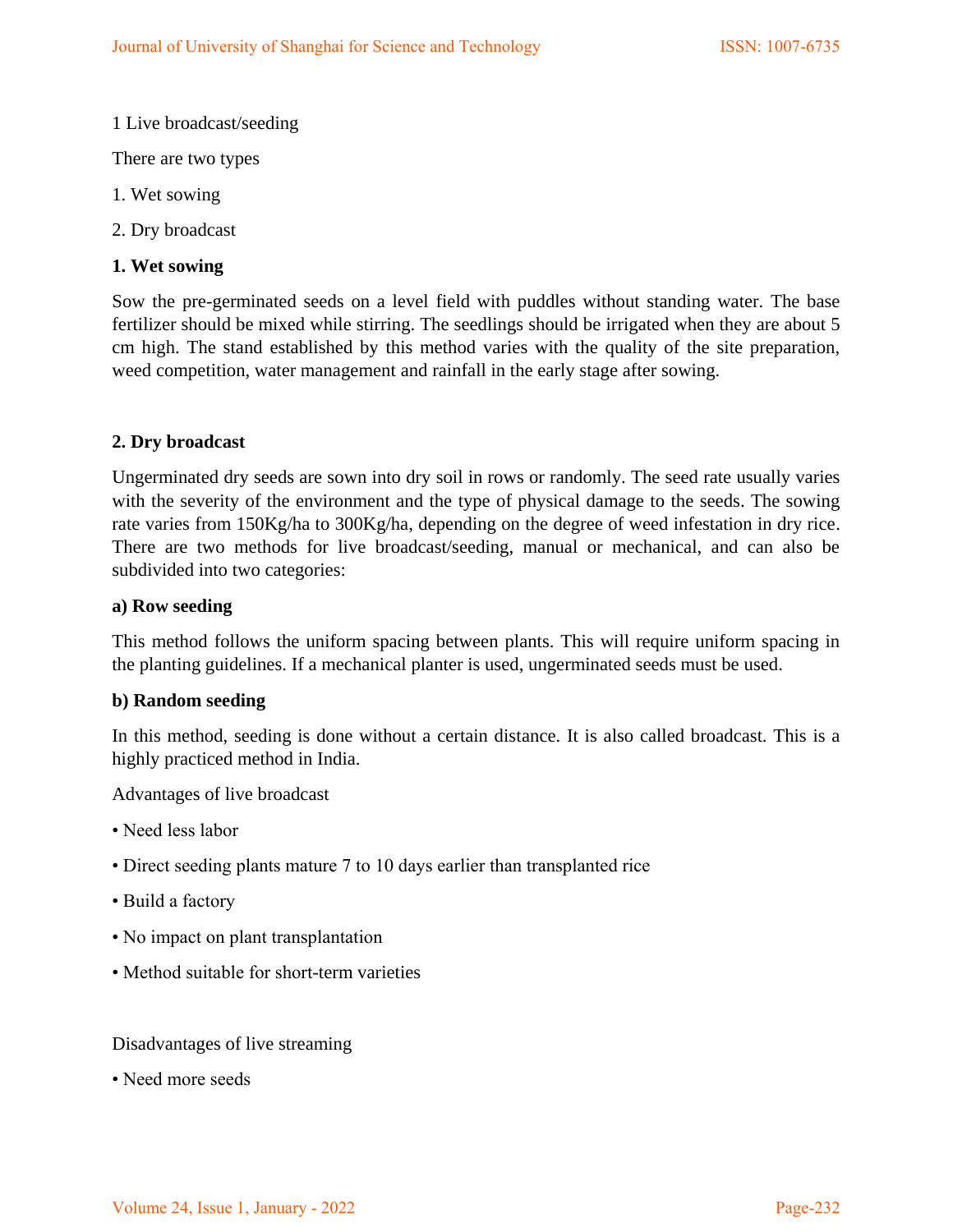- Seeds may come into contact with birds, mice and snails
- Due to the similar age of rice and weeds, the competition for crop weeds is more intense
- Mechanical weeding is difficult
- Floods and droughts can damage seeds

## **Migration**

In this method, the seeds are sown in one place, and then the seedlings that have grown a little are transplanted to another place. This is done to obtain higher yields and less weeding. In India, the scope of transplanting rice is decreasing due to scarcity of labor and resources, and the reduction of rice varieties in 4-4 ½ months. Manual transplantation is labor-intensive, requiring 250-350 man-hours per hectare, accounting for 25% of the total labor demand for crops. The rice transplanter has the problems of poor traction, sinking, and poor steering. The efficient work of the self-propelled rice transplanter requires suitable soil conditions, optimal soil depth, soil level and soil strength. Transplantation will reduce the ability to withstand water stress. It is recommended to transplant 4-4 ½ months of varieties. When transplanting 3 months of varieties, seedlings should be planted. It is recommended to transplant when the site preparation does not meet the standards and the water management is not good. Compared with broadcasting, the reason why the transplanting of long-age varieties showed higher yield is that the transplanting reduces the excessive accumulation of nutrient biomass caused by transplanting shock.

#### **Nursery System**

The nursery uses 15-20% of the total cultivated land area. When preparing the seedbed, the surface needs to be flat, free of weeds, and well-drained. A small amount of nitrogen and phosphate fertilizers can be applied to the nursery. The seeding rate varies from 400 to 800 kg per hectare of nursery, depending on the location, soil type and seed quality. The choice of a particular nursery system depends on the availability of water, labor, land, and farming tools.

There are 5 transplanting nursery systems:

- Wet bed nursery
- Dry bed nursery
- dapog or mat nursery
- Bubble Pan Nursery
- Mechanical transplanting nursery box

#### **A) Wet bed method**

Wet bed nursery is mainly used in areas with sufficient water sources. Sow the pre-germinated seeds on the soil that has been thoroughly mashed and leveled. Drains must be constructed to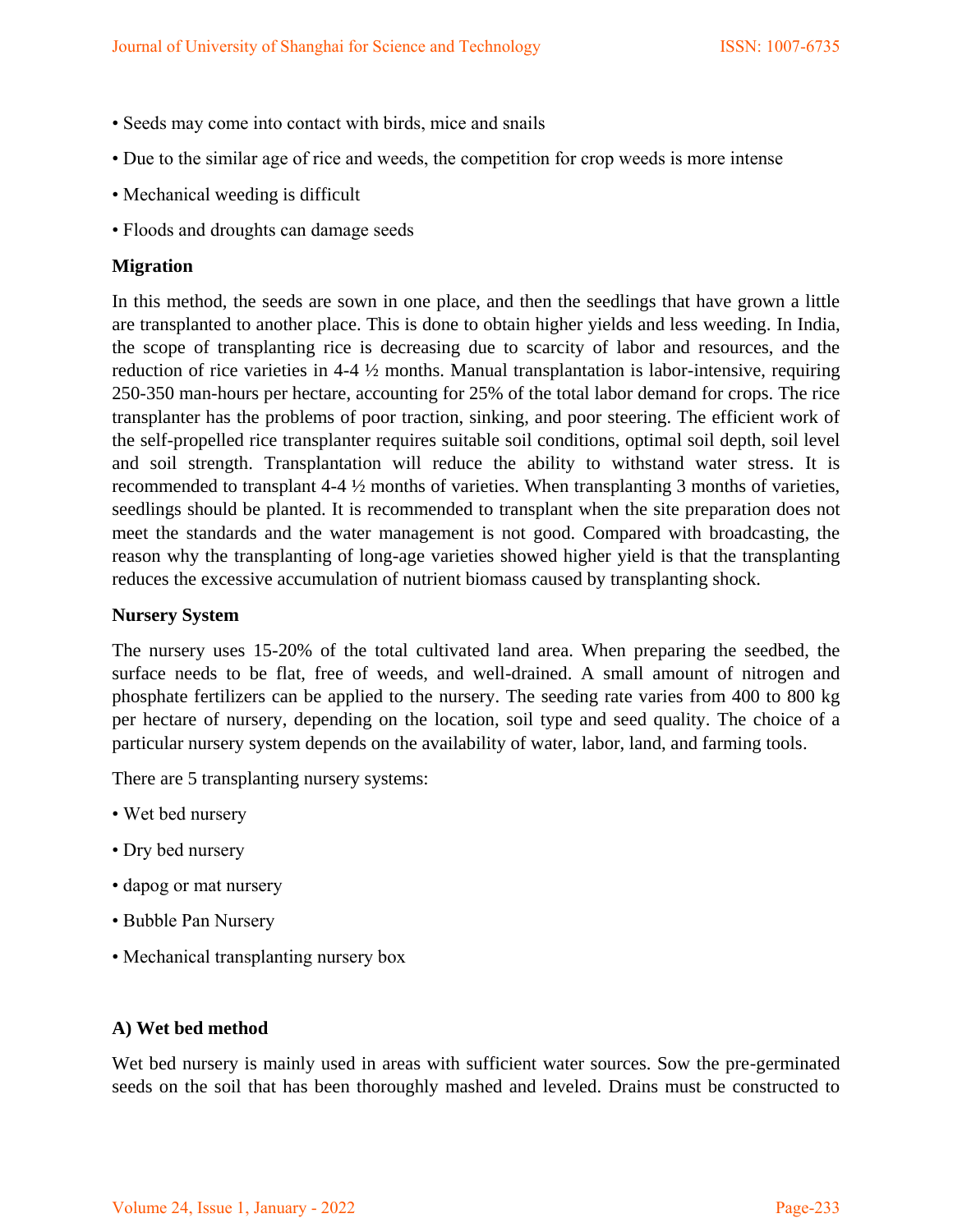properly drain the water. Adding organic fertilizer (decomposed) and a small amount of inorganic fertilizer as base fertilizer can increase the ease of uprooting of seedlings and the vigor of seedlings. The total seed bed area is about 1/10 of the transplanted area, and about 100 kilograms of seeded rice fields are needed per hectare. The sowing amount of small-grain varieties should be adjusted. The nursery field should be free of shade and adequate drainage and irrigation facilities. High-quality rice seeds should be soaked in clean water for at least 24 hours, and then incubated in a warm and dry place for about 48 hours. Then spread the germinated seeds evenly on the nursery bed. Before planting, the nursery should be completely drained. Thereafter, the nursery should be kept in humid conditions for about 5 days. After the seedlings grow up, store water in the nursery and gradually raise the water level. The best period for transplanting seedlings is about 15-21 days. The nursery should be free of weeds, pests and diseases and nutritional deficiencies. If this happens, it must be treated at the nursery level.

#### **B) Dry bed method**

The nursery is prepared under dry soil conditions. Prepare the seed bed with a suitable size and raise the soil to a height of about 5-10 cm. A thin layer of half-burned rice husk can be laid on the seedbed to facilitate uprooting. Sow dry or just germinated seeds in rows, about 10 cm away from the dry seedbed. You can also sow at will, but because weed control is difficult, it should not be encouraged. The site needs adequate irrigation facilities and no shade. The nursery area should be about 1/10 of the transplanted area. The seed rate is higher than the wet bed method (approximately 150 kg/ha) because the germination rate may be lower. Root removal of seedlings should be carried out between 15-21 days after germination. The water stress in the nursery should be eliminated. If the soil nutrient content is low, it is recommended to mix base fertilizer. The advantage of this method is that the seedlings are short and sturdy, and the root system is longer than the wet bed, which can grow even in heavy rain, which cannot be achieved by the wet bed. A major disadvantage is that these roots may be damaged during the pulling process. Seedlings in highland nurseries may also be infected with rice blast, making them more susceptible to pests such as rodents.

#### **C) Dapog method.**

This method can be built on a flat surface. If lowland paddy fields are used, water supply and control should be very reliable. The required area is approximately 10 square meters per hectare of transplantable land. Dapog method requires much smaller area than traditional nursery. The sowing rate is about 125Kg/ha. A flat seed bed should be made, and the center of the bed should be slightly higher than the edge to allow water to drain from the surface. It is recommended to use banana leaves without ribs, polyethylene sheets or any flexible material to cover the surface to prevent seedling roots from penetrating into the bottom soil layer. Cement floors can also be used for the same purpose. Burned rice husks or compost are used to cover seed beds about 1/4 inch thick. Sow the germinated seeds evenly on the seed bed with a thickness of 2-3 grains and a density of 700-1000 g/m2. Spray the germinated seeds with water and press them by hand or a wooden plate for up to 3-4 days in the morning and afternoon to prevent uneven growth. If the seeds are sown without litter and the temperature is lowered, frequent irrigation is required. Transplanting in the nursery should be carried out 12-14 days after the seeds germinate. The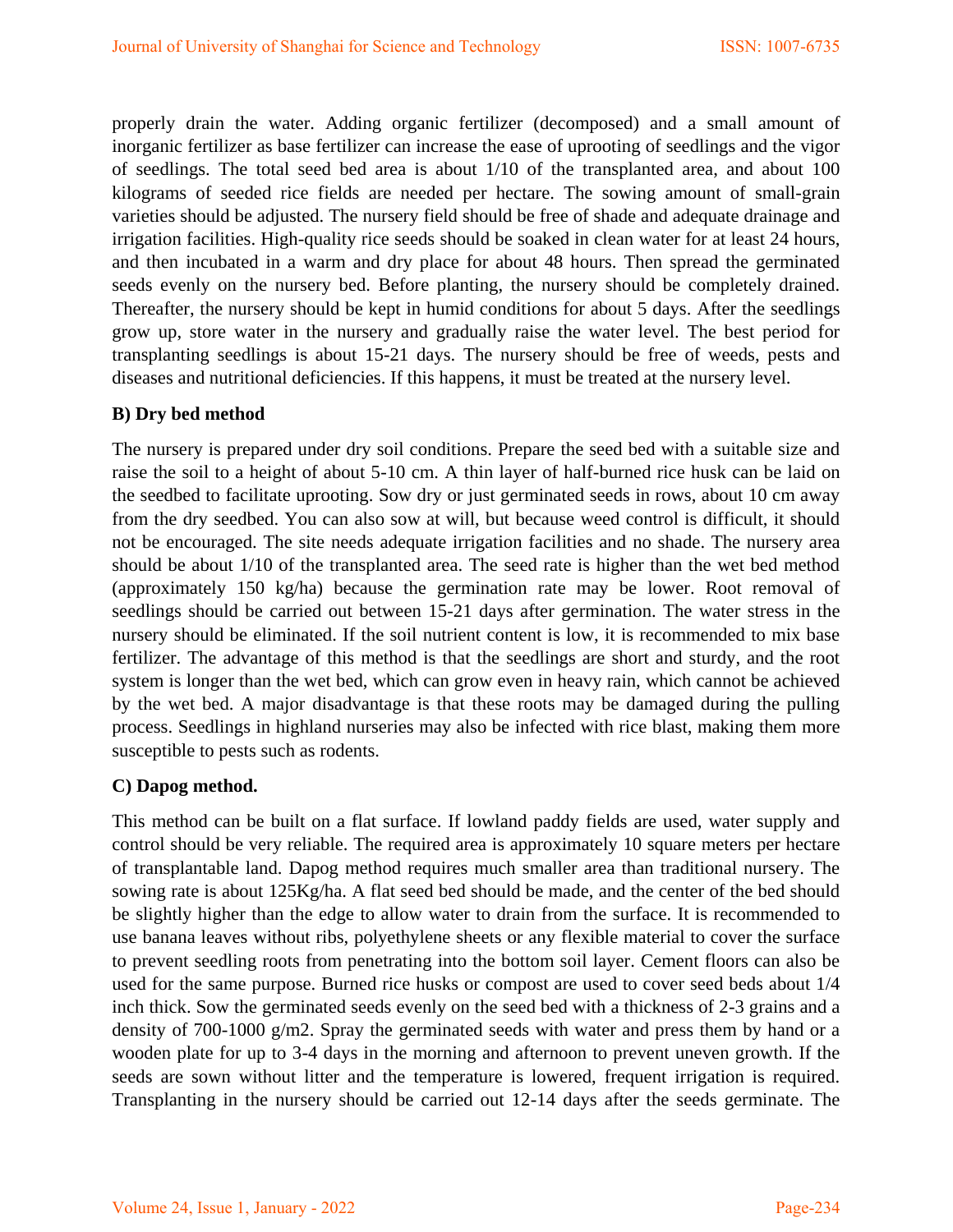advantage of "dapog" over wet/dry bed nurseries is that it requires less area and has the lowest cost of uprooting seedlings. However, since the seedlings are small, transplanting is difficult. The seedlings of dapog nurseries are less impacted by transplanting than other nurseries, so these seedlings are more suitable for short-age varieties. Another disadvantage of dapog seedlings is that the field should be very flat and without water, because the seedlings are very short.

#### **D) Bubble Pan Nursery**

The bubble tray nursery is a good system for growing 12-15 day old seedlings with "root balls". These trays have 434 stoppers (miniature pots with a diameter of 1.3 cm and a depth of 1.3 cm) with a small hole at the bottom to facilitate the movement of water and nutrients from the soil below to the plug through capillary action. The soil is filled into pots with 2-3 seeds per pot. When the seedlings grow to 14-21 days, they are thrown into the field for planting at any interval. 400-750 pallets are required per hectare of rice.

#### **E) Mechanical transplanting nursery box**

Mechanized transplantation requires a different technique than manual transplantation. Usually use a nursery box suitable for the type of transplanter. In the nursery box, the seedlings grow on a thin layer of soil in a 33 cm x 5 cm plastic tray. In some cases, seedlings will grow on a larger area and then cut into rectangular strips (seedling pads) suitable for transplanting machine planting trays. In terms of details, rice transplanting is superior to other methods because they have some advantages. When performing manual transplantation, labor shortage is a major problem. The mechanical transplanting of rice seedlings requires high capital and skilled labor, and since common machines require a relatively large land area, land area has also become a problem. Mechanical transplanter is a better solution for Sri Lanka's national conditions. Still the problem Lenovo's situation should be resolved. These are high capital, line spacing, machine weight, and machine size.

#### **Rice intensification system (SRI method)**

The SRI method was developed to fully realize the potential of rice and obtain high yields. The method expects to achieve five goals.

- Plants should have more tillers
- The number of effective tillers should be more
- Ear length and grains per ear should be higher
- The grain weight should be larger
- The root system should grow broadly and healthy, this method has 6 attributes
- Widely grown
- Fewer seeds
- Transplant seedlings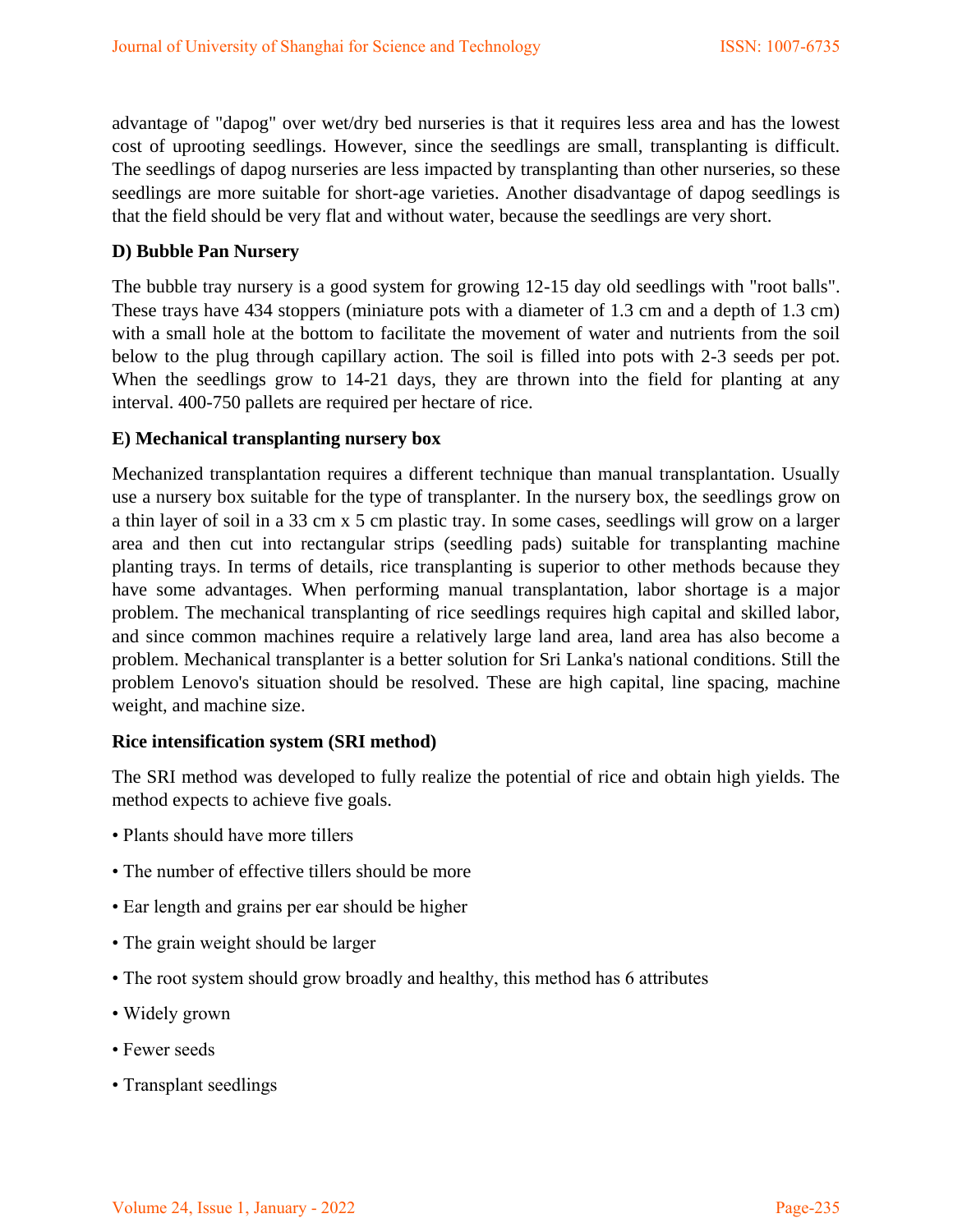- Less water
- Bring weeds back to the soil
- Use of organic fertilizer

The inter-line and intra-line spacing used in the SRI method differs depending on the variety, and are 25 x 25 cm, 30 x 30 cm, 40 x 40 cm, and 50 x 50 cm. The spacing is higher than the normal transplanting method. Any rice variety can be cultivated in this way. The sowing rate is about 10 kg/ha.

Advantages of SRI

- Reduce seed demand and save seed cost
- Irrigation and water saving-using dry method
- Since no chemical fertilizers and pesticides are used, external input costs are reduced
- Low incidence of pests and diseases because the soil is allowed to dry intermittently
- Due to organic farming methods, rice is healthier and more delicious.
- Increased yield due to a large number of tillers, increased ear length and grain weight
- Use a smaller number of parents for seed propagation
- Farmers can produce their own high-quality seeds shortcoming
- Higher labor demand
- High production cost
- Time-consuming method

#### **Literature survey**

Worldwide, the use of agricultural equipment is increasing. In the use of agricultural equipment, India only accounts for 10%. Due to the scarcity of manpower and the need for more time for transplantation to reduce this problem, we decided to do agriculture-related projects. In order to learn more about today's agricultural equipment and methods, we searched and researched some papers and visited agricultural equipment manufacturing companies.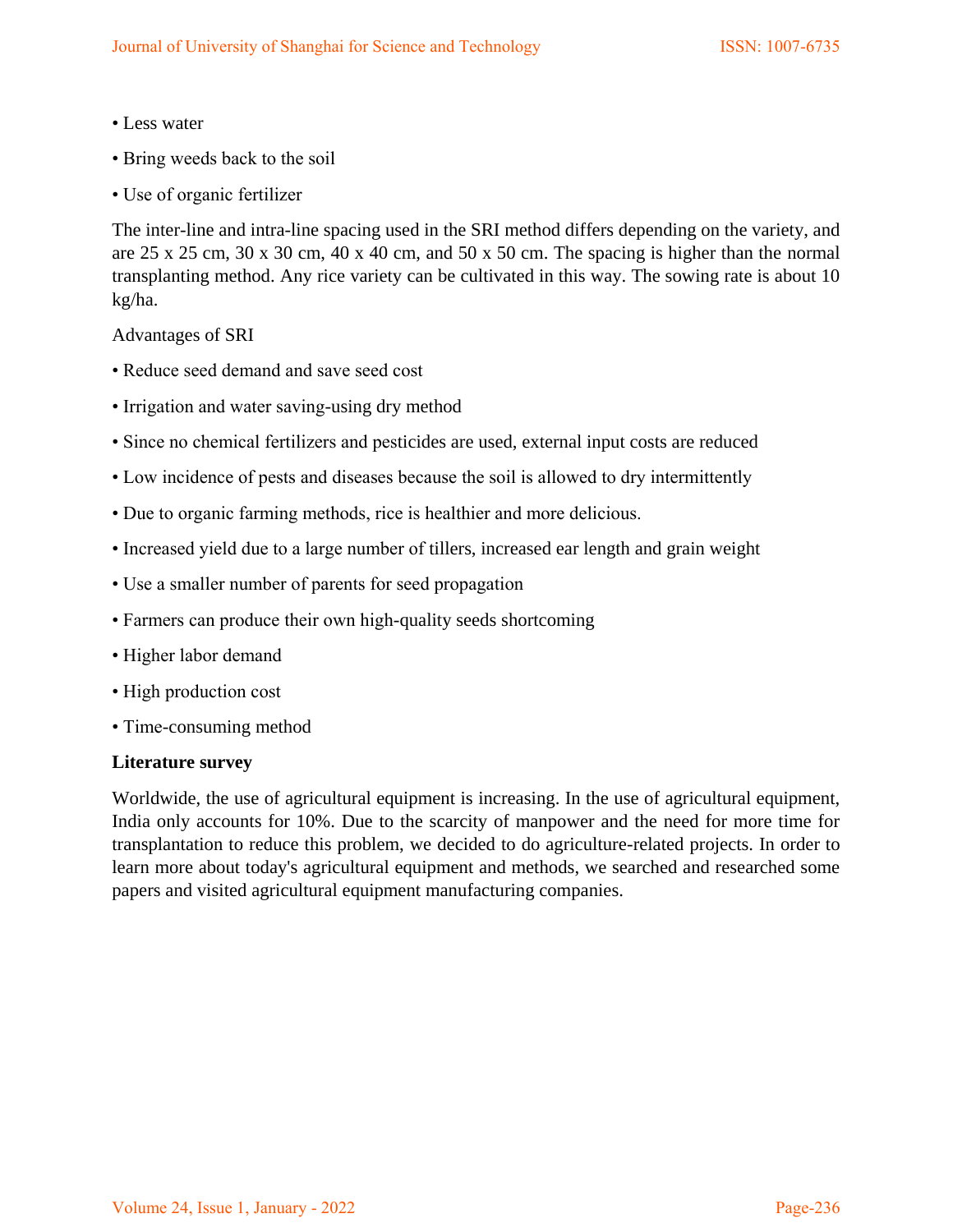The searched and researched papers are listed in the table. 2.1:

| Sr.<br>N <sub>0</sub> | <b>Title of Paper</b>                                                                         | <b>Author</b>                                                                     | Year of<br>publish | <b>Remark</b>                                                |
|-----------------------|-----------------------------------------------------------------------------------------------|-----------------------------------------------------------------------------------|--------------------|--------------------------------------------------------------|
| $\mathbf{1}$          | fabrication<br>Design<br>$\&$<br>of<br>seed<br>sunflower<br>extracting<br>machine             | Azharuddin Kazi,<br>Mir Safiulla,<br>Narasimamhan<br>M<br>Manohar,<br>Pavan Kumar | June<br>2016       | 1.Design<br>calculation<br>2. Fabrication                    |
| $\overline{2}$        | Design & Development of<br>operated<br>manually<br>seed<br>planter machine                    | Kyada A. R.,<br>Patel D.B.                                                        | <b>Dec</b><br>2014 | 1.Mechanism<br>used<br>2.Power<br>transmission               |
| $\overline{3}$        | & Fabrication<br><sub>of</sub><br>Design<br>small<br>scale<br>sugarcane<br>harvesting machine | Adarsh J Jain,<br>Shashank Karne,<br>Shrinivas Rathod                             | July<br>2013       | 1.Design<br>2. Material<br>selection<br>3.Result<br>analysis |
| $\overline{4}$        | Design a small scale grain<br>harvester                                                       | Christopher Boyle,<br>Ian Jutras,<br>Earl Ziegler                                 | April<br>2012      | 1.Desigining<br>2. Mechanism                                 |
| 5                     | Ergo-Economical<br>Analysis<br>different<br>of<br>paddy<br>transplanting operation            | S. Pradhan,<br>S.K. Mohanty                                                       | Jan<br>2014        | 1.Comparisio<br>n<br>2. Analysis<br>3. Mechanism<br>S        |
| 6                     | <b>Agricultural Machinery</b>                                                                 | <b>Sukhpal Singh</b>                                                              | April<br>2009      | 1.Machinery<br>variations &<br>linkage                       |
| $\overline{7}$        | Design, Modification & field<br>testing of groundnut digger                                   | M. Taussef Asghar,<br>Abdul Ghafoor,<br>Anjum Munir                               | July<br>2014       | 1. Material &<br>methods used                                |

#### **Literature review**

The rice transplanter is a special machine used for transplanting rice in the field. A common rice transplanter includes:

- Seedling trays like shed roofs are set up with pad rice nurseries.
- Seedling tray mover that moves the seedling tray like a typewriter.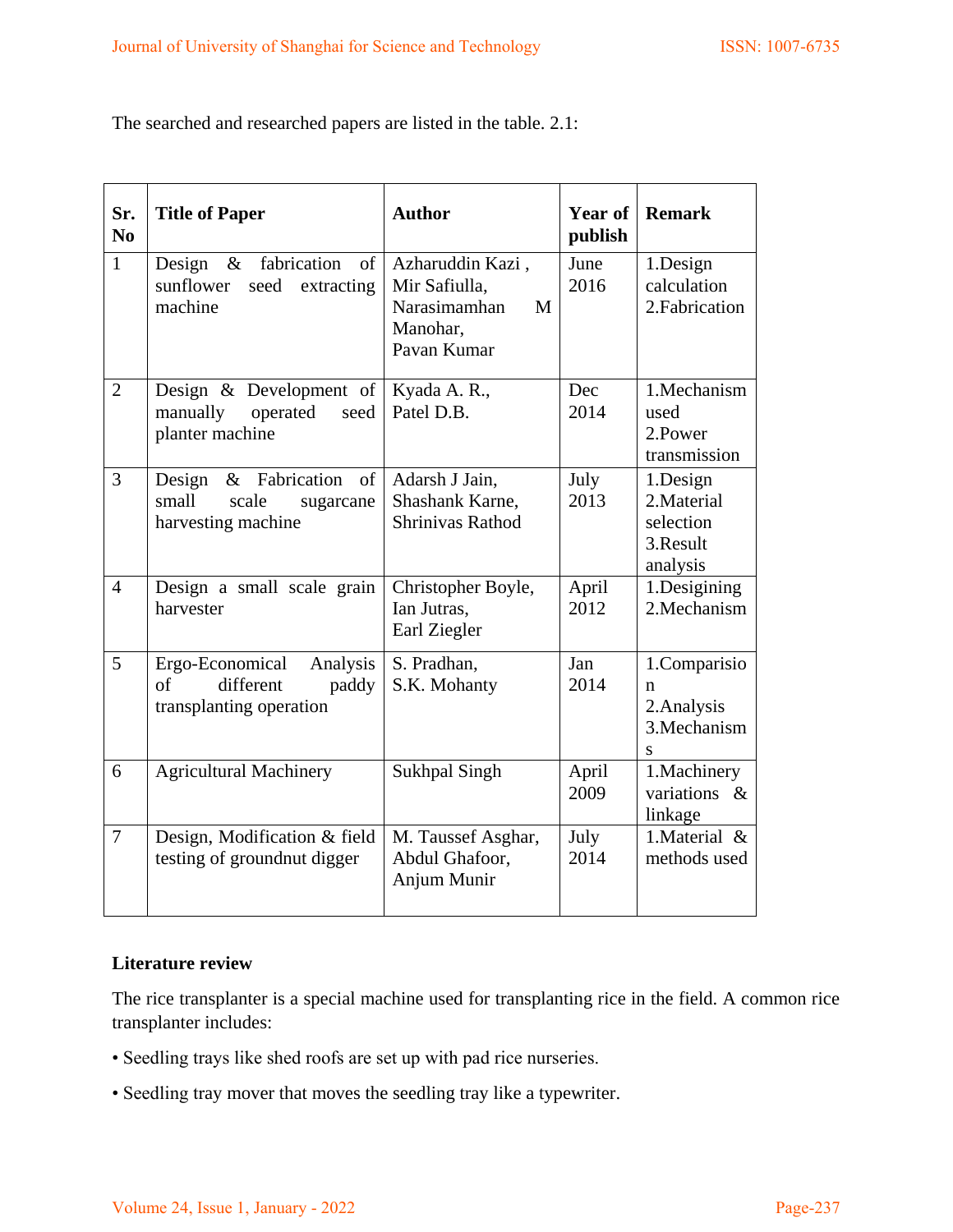• Multiple picking forks, pick up seedlings from the cushion nursery on the nursery tray and put the seedlings into the soil, as if the seedlings were taken out between human fingers. The use of rice transplanter for machine transplanting requires much less time and labor than manual transplanting. It increases the approximate area that a person can plant from 700 square meters per day to 10,000 square meters per day (en.wikipedia.org/). Transplanting rice seedlings can be divided into the following three categories:

- 1. Manual (manual)
- 2. Manual operation of the machine (manual operation)
- 3. Mechanically operated machines (working on engine power)

## **Manual migration**

This method is suitable for small fields and padding patches. Manual transplanting does not require expensive machinery, and is most suitable for labor surplus areas and small rice fields. Manual transplanting can be carried out in fields where the level is not ideal and the water level changes. Seedlings are cultivated in wet, dry or modified mat nurseries. Proper nursery management will produce healthy, vigorous seedlings.

Limitation:

- Transplantation is tedious and time-consuming (up to 30 person-days/ha)
- Planting workers may have back problems (health risks)
- Difficult to obtain enough labor force to plant on time during peak periods
- It is difficult to maintain optimal spacing and uniform plant density, especially for random transplants and contract workers.
- The low plant density of area-based contract transplantation reduces yields.

• In rainfed areas, seedlings (especially modern varieties) may become too old before the rain falls and the ground is ready for planting

#### **Manual transplantation machine**

The manually operated translator is driven by manpower. The operator must move with the rice transplanter and manually power the machine. These machines are small enough to be operated manually.

3. General information: The machine consists of a seedling tray, fork, handle and slide plate. By pressing the handle, the fork will pick up the seedlings and plant them into 6 rows. Every time the handle is struck, the seedling tray will move its side so that the seedlings can be picked evenly with a fork. The operator must pull the machine while punching the handles at the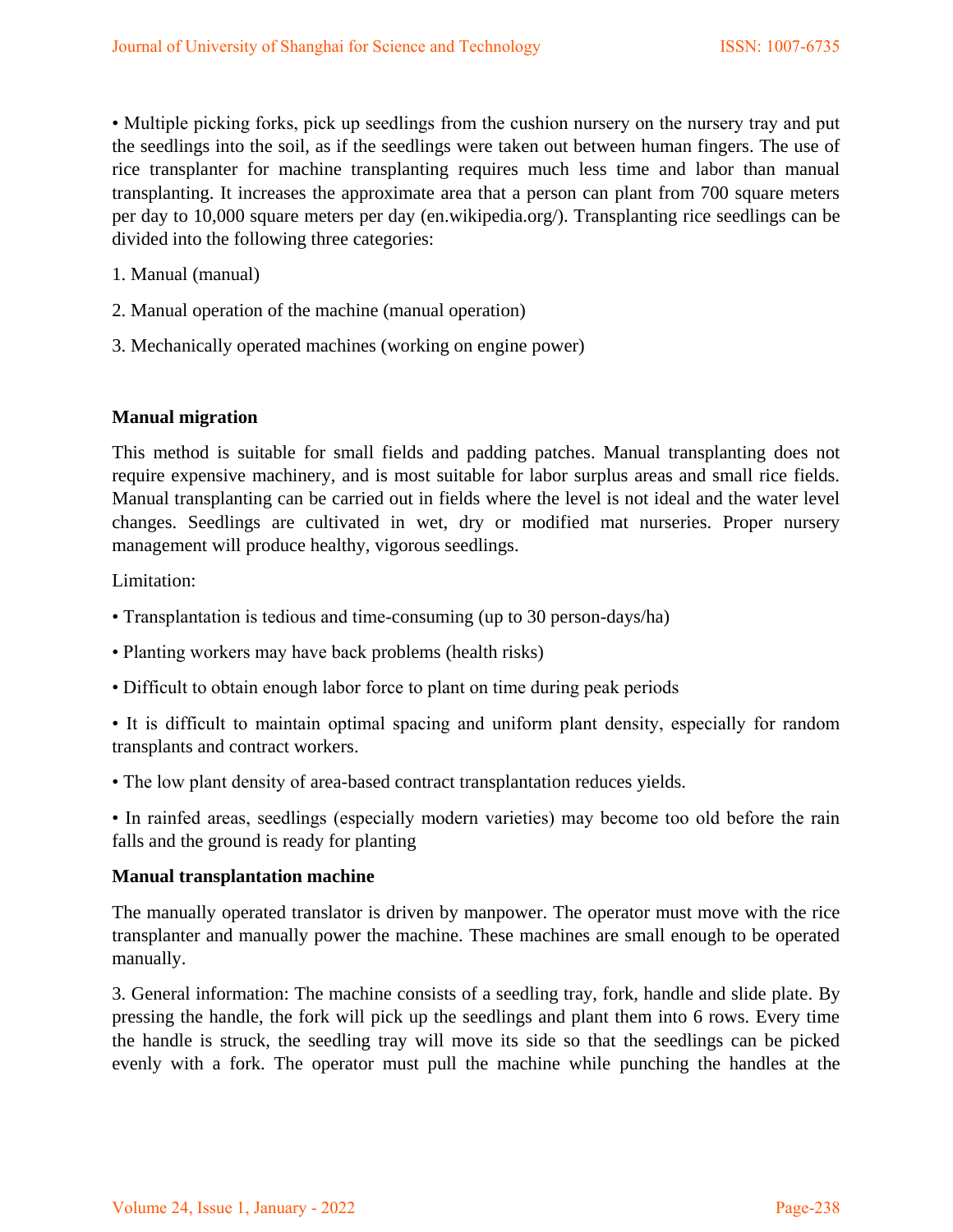required spacing. The line spacing is 200 mm. A manual rice transplanter made in China is shown in Figure 2.



Figure 1: Hand powered mechanical transplanter



Figure 2: Hand cranked rice transplanter

This is the backward type. It can be planted in 2 rows at the same time. The row spacing is 250 mm, and the planting distance is adjustable. The specifications of the transplanter are as follows:

The transplanter is specially designed for transplanting naked plants without mud. The plants in the nursery should be taken out after washing away the soil or mud. The machine is operated by one hand, and the other is pulled by hand. It has a very lightweight structure, which is easy to operate and maintain. This machine is used by small-scale farmers in China.

# **Engine-operated transplanter**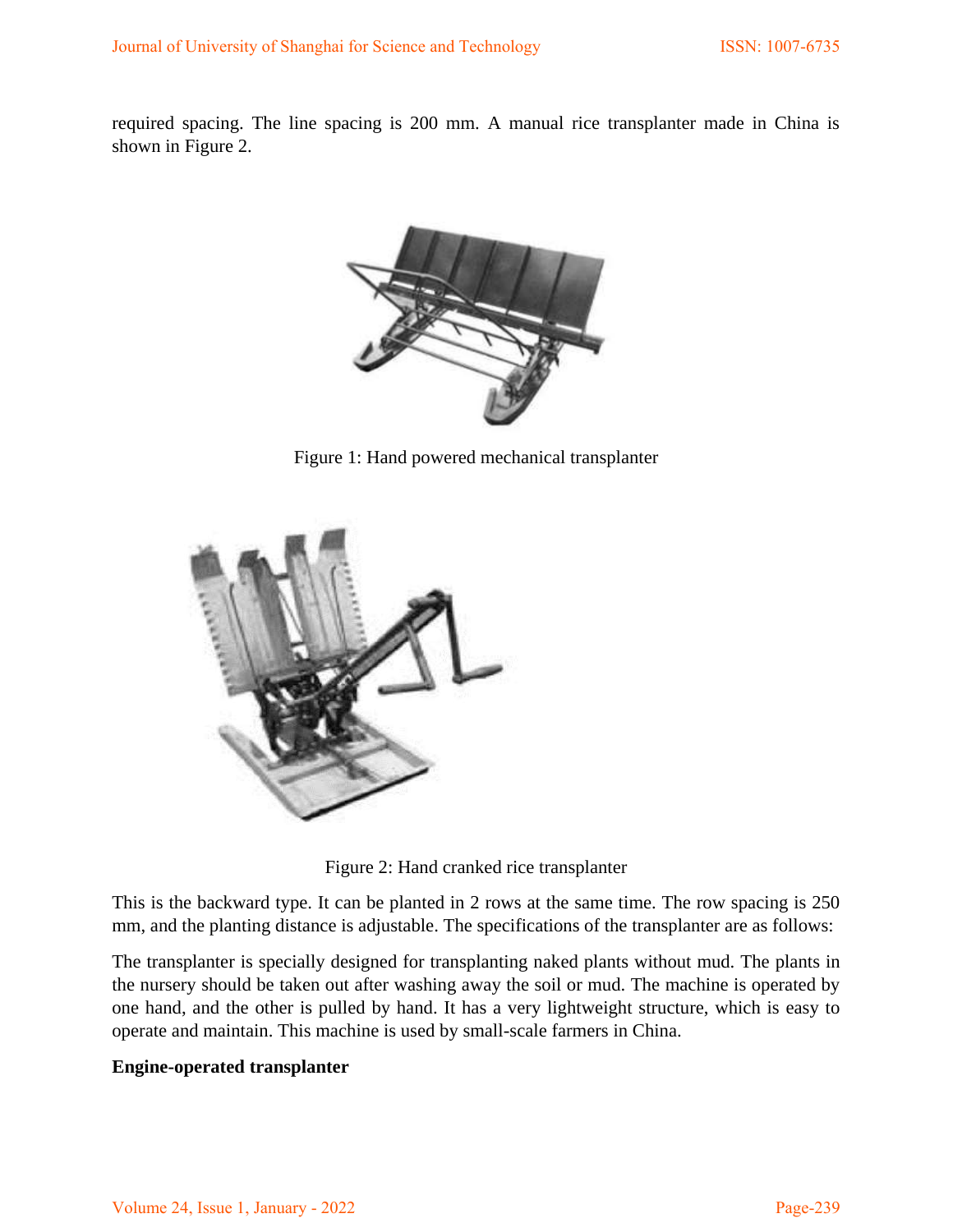The translator operated by the engine is powered by the engine. The operator must move with the transplanter, or in some cases, the operator can sit on it. Hand-held engine-operated transplanters are light enough to be operated by one operator, while other types of transplanters carry one or more laborers to operate and add mats to trays. The engine transplanters produced in industrialized countries such as China, Japan, South Korea, and India are not suitable for Sri Lanka's conditions, because our farmers use different field conditions and spacing, and the machine costs are higher. There are two kinds of engine-operated transplanters

- 1. Walk behind the rice transplanter
- 2. Self-propelled rice transplanter (riding type)
- 1. Walk behind the rice transplanter

This type of rice transplanter (Figure 2.3) requires the operator to walk behind to operate. (Kubota rice transplanter) The rice transplanter consists of a prime mover, a transmission device, an engine, a float, a tug, a seedling tray, a seedling tray shifter, a tuning fork and a tuning fork cleaner. The mat nursery is used to transplant evenly without damaging the seedlings. The planting depth and mountain distance can be adjusted. Automatic depth control helps maintain uniform planting depth. The machine has a safety clutch mechanism, which can prevent the planting device from being damaged by the impact of rocks in the field. During operation, the machine is transported to the field, and the mat nursery is loaded into the tray of the transplanter. The machine enters transplanting mode and operates in the muddy field. The performance of the transplanter is to check the distance from the mountain to the mountain, the planting depth and the number of seedlings per mountain within 2-3 m after transplanting. If the transplanting is normal, the machine will run in the normal transplanting operation.



Figure 3: Walking behind type mechanical rice transplanter

#### II. Self-propell rice transplanters (Riding type)

These types of transplanters are capable to carry operators on the machine. A single wheel driven transplanter is shown in the Figure 2.4.A.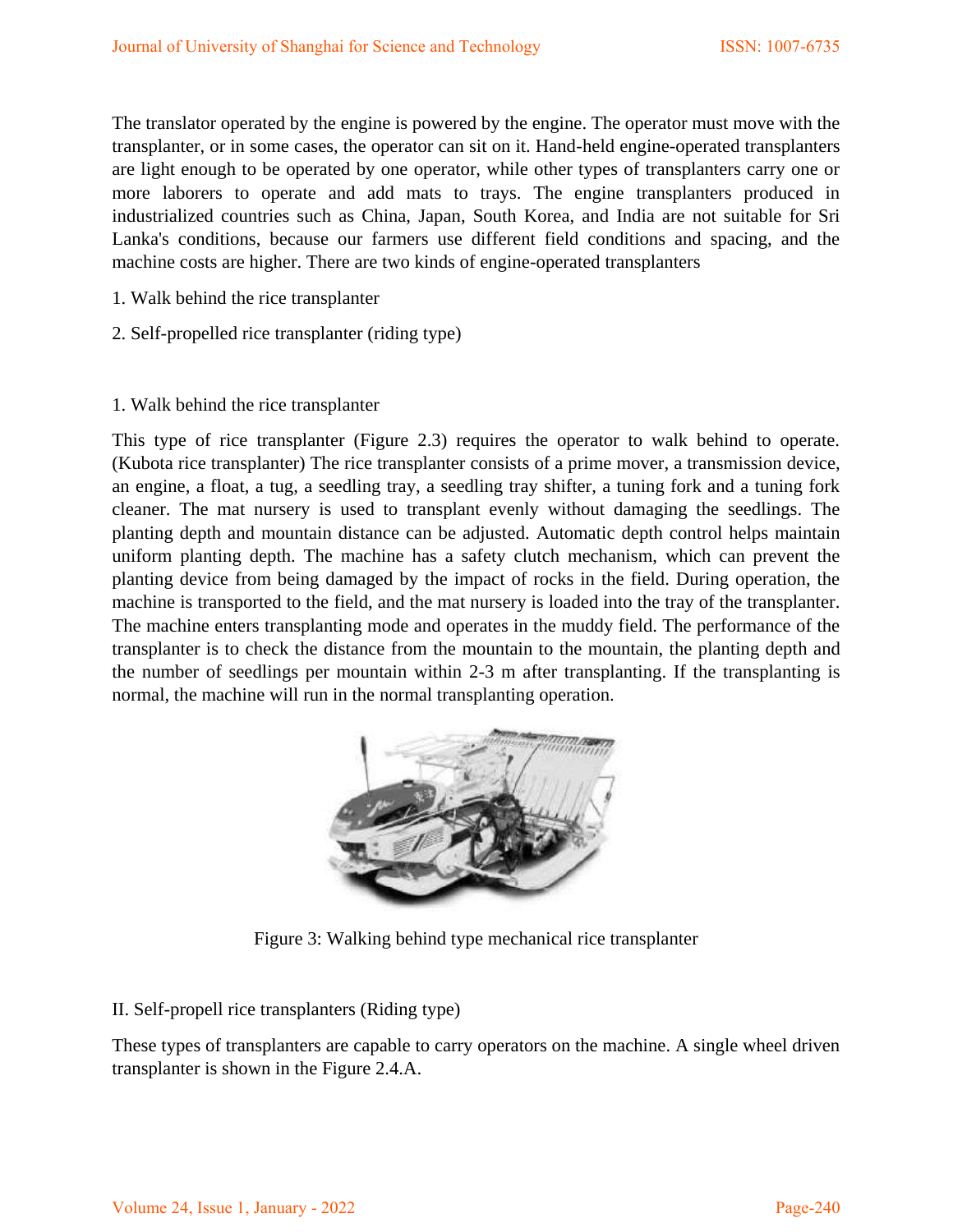It is equipped with a diesel engine. The machine transplants the seedlings from the cushion nursery to eight rows at a time. The driving wheels receive power from the engine through the Vbelt, cone clutch and gearbox. The drive shaft from the gearbox powers the transplanting mechanism mounted on the float. The float helps the transplanter to slide on the muddy surface.



Figure 4.A: Self-propell type rice transplanter

The 8-row cushion nursery tray is moved sideways by a scroll shaft mechanism, which converts the rotational motion received from the engine through the pulley, gear and cardan shaft into the linear motion of the rod connected to the seedling tray, which can provide the tray After reaching the extreme position at the end, reverse the direction of movement of the pallet. The fixed fork with knock-out rod type planting finger (crank type) moves through a four-bar linkage mechanism to locate the designed trajectory to the tip of the planting finger.

A four wheel, riding type transplanter is shown in the Figure 2.4.B.



Figure 4.B: Self-propell type rice transplanter

It is a six-row rice transplanter using pad type seedlings. The double-acting transplanting mechanism is operated by a sun gear and four planetary gears. The machine can adjust the number of seedlings per mountain, the depth of transplanting and the distance from mountain to mountain. Automatically keep the transplanting depth constant during the transplanting process. The row spacing is 300 mm, and five sets of mountain distances ranging from 120 to 220 mm can be fixed according to the required plant population. The machine is equipped with six spare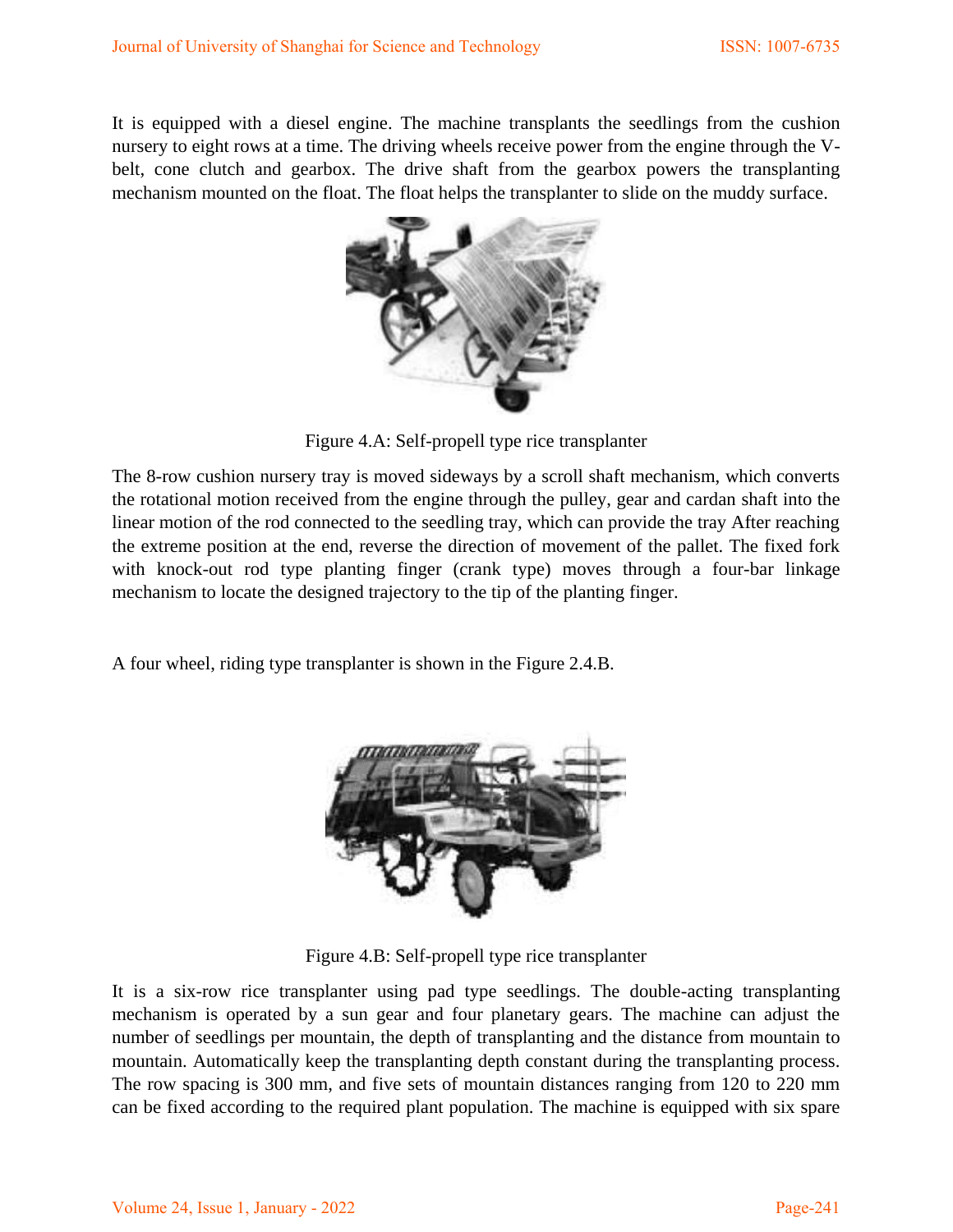seedling racks for intermittent filling of trays. The machine is powered by a 12-horsepower aircooled gasoline engine and is equipped with power steering. The transplanting depth can be set from 15 to 45 mm. Research problem

Mechanical rice transplanting is a solution to solve the current situation in India, free up labor, and reduce the cost of rice production. Farmers are aware of the advantages of rice transplanting over broadcasting. But due to the high scarcity of labor, they are unable to practice. The transplanting machines available in the country are still imported. The engine-driven rice transplanter is costly, and the spacing between raw materials is fixed, which is not suitable for Indian conditions. The existing manual transplanter is inefficient. The main reason for poor acceptance is low machine capacity. A simple engine-operated rice transplanter or manually operated rice transplanter with an average of one hectare per day would be a better solution.

Target

The main goals of the project are:

- Design a mechanism for transplanting rice seedlings
- Test the performance of the migration mechanism

## **Future scope**

 $\Box$  In the future, this project may encounter many changes, such as automatic or semi-automatic systems, where the motor runs at a constant speed instead of manually providing power.

# **Conclusion:**

The rice seedling transplanting machine works satisfactorily. However, there is still some improvement work to be done before introducing it to farmers. The machine is driven by human power, but can be connected to an engine to improve performance. It is possible to transplant multiple lines to the development machine at the same time.

#### REFERENCES

[1] "Design & fabrication of sunflower seed extracting machine", by Azharuddin Kazi , Mir Safiulla, Narasimamhan M Manohar, International Journal of Latest Technology in Engineering, Management & Applied Science (IJLTEMAS) Volume V, Issue VI, June, 2016

[2] "Design & Development of manually operated seed planter machine", by Kyada A. R., Patel D.B.,  $5^{\text{th}}$  International & 26th All India Manufacturing Technology, Design and Research Conference (AIMTDR 2014), IIT Guwahati, Assam, India, December 12th–14th, 2014